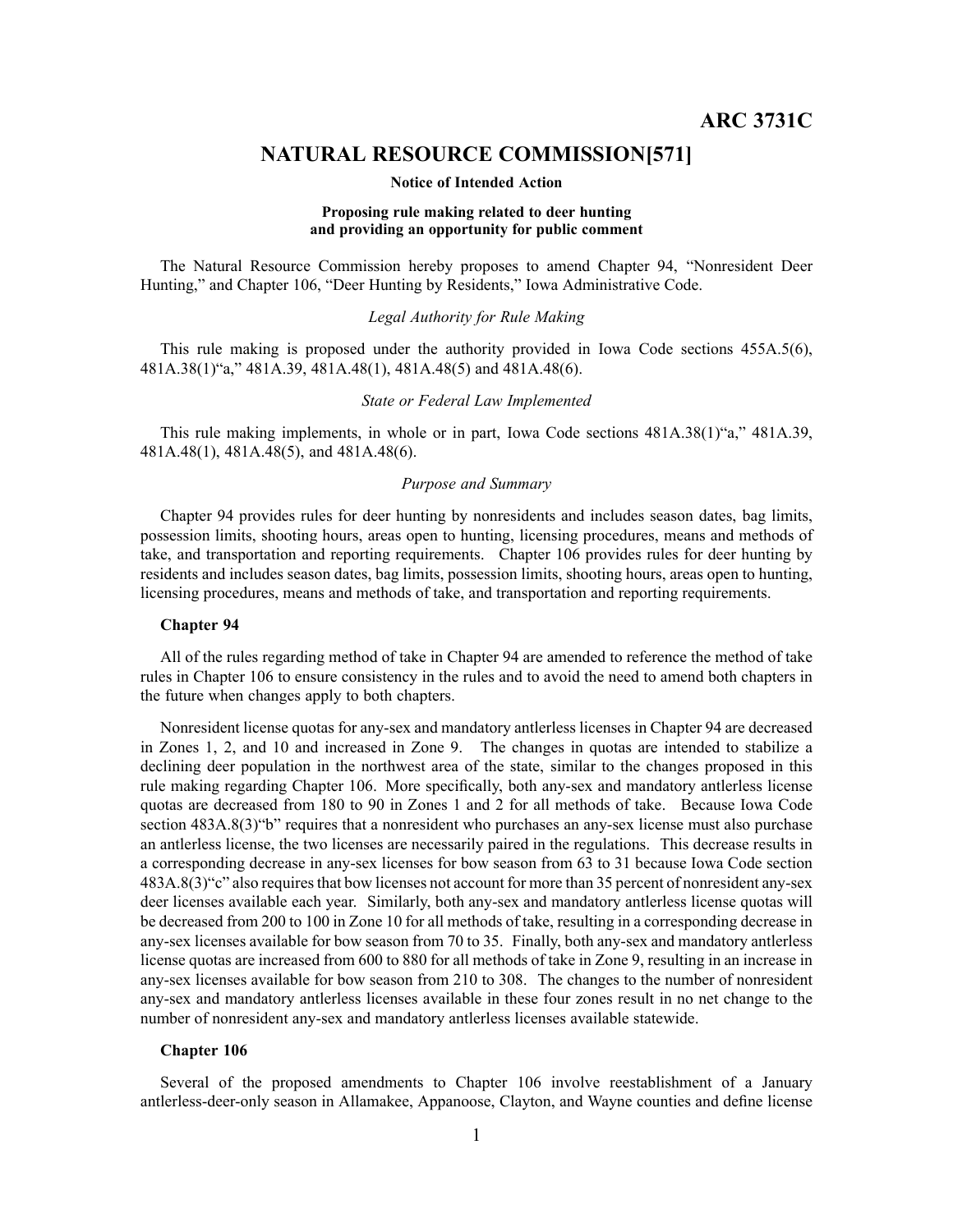requirements, season dates, bag limits, and means and method of take. This season is coupled with increased county quotas and is targeted at slowing the spread of chronic wasting disease (CWD) in the four counties.

Modifications to the resident antlerless deer county quotas are made to Allamakee, Appanoose, Bremer, Butler, Clayton, Fayette, Madison, Wayne, and Winneshiek counties. With the exception of Bremer County, all quotas are increased in order to reduce deer densities for disease control or to alleviate negative human-deer interactions. The quota in Bremer County is decreased modestly as <sup>a</sup> first attempt to stabilize <sup>a</sup> healthy local population. Statewide, the overall proposed quota change is an increase of 1,550.

For purposes of deer hunting, <sup>a</sup> limit of six cartridges is imposed for shotguns, straight wall cartridge (SWC) rifles, and handguns. The six-cartridge limit is being added to improve human and hunter safety and to reduce the likelihood of wounding deer.

Clarifications are made to the definition of <sup>a</sup> legal handgun and to the legal calibers for SWC rifles. These clarifications will ensure that hunters can determine what firearms are <sup>a</sup> legal method of take for deer hunting in this state. These definitions apply only to the firearms that may be used while deer hunting and have no bearing on or relevance to other firearms laws. This rule making also removes handguns as <sup>a</sup> method of take from the late muzzleloader season to restore the original intent of the season.

Lastly, general organization and clarification changes are proposed in Chapter 106. For example, in subrule 106.1(9), two references to 2009 Iowa Acts are being updated to reflect codification as Iowa Code section 483A.8C.

# *Fiscal Impact*

The proposed rule making should not result in any negative fiscal impact to the State. Deer hunting has been relatively constant in Iowa for many years, and none of the proposed changes will substantially alter hunters' ability to purchase tags and pursue deer. The Department expects <sup>a</sup> very minor increase in license sales with only 1,550 additional tags being available statewide (many of which will be free or low-cost (\$10) tags). The Department is not aware of any fiscal impact of this proposed rule making on the general public, counties or local governments.

# *Jobs Impact*

After analysis and review of this rule making, the Department has determined that there should not be a noticeable change overall in deer hunting in the state based upon the proposed rule making. The proposed quotas are designed to keep deer numbers stable in the identified counties and will not significantly alter license sales overall. The following types of jobs are positively impacted by deer hunting in Iowa generally and should see no noticeable change due to this rule making: hunting equipment retailers (firearms, ammunition, clothing, chairs, stands, binoculars, and other supporting equipment); field guides and outfitters; taxidermists; and restaurants, hotels, and gas stations for hunters traveling around the state.

#### *Waivers*

This rule is subject to the waiver provisions of 561—Chapter 10. Any person who believes that the application of the discretionary provisions of this rule making would result in hardship or injustice to that person may petition the Department for <sup>a</sup> waiver of the discretionary provisions, if any.

# *Public Comment*

Any interested person may submit written comments concerning this proposed rule making. Written comments in response to this rule making must be received by the Department no later than 4:30 p.m. on May 1, 2018. Comments should be directed to: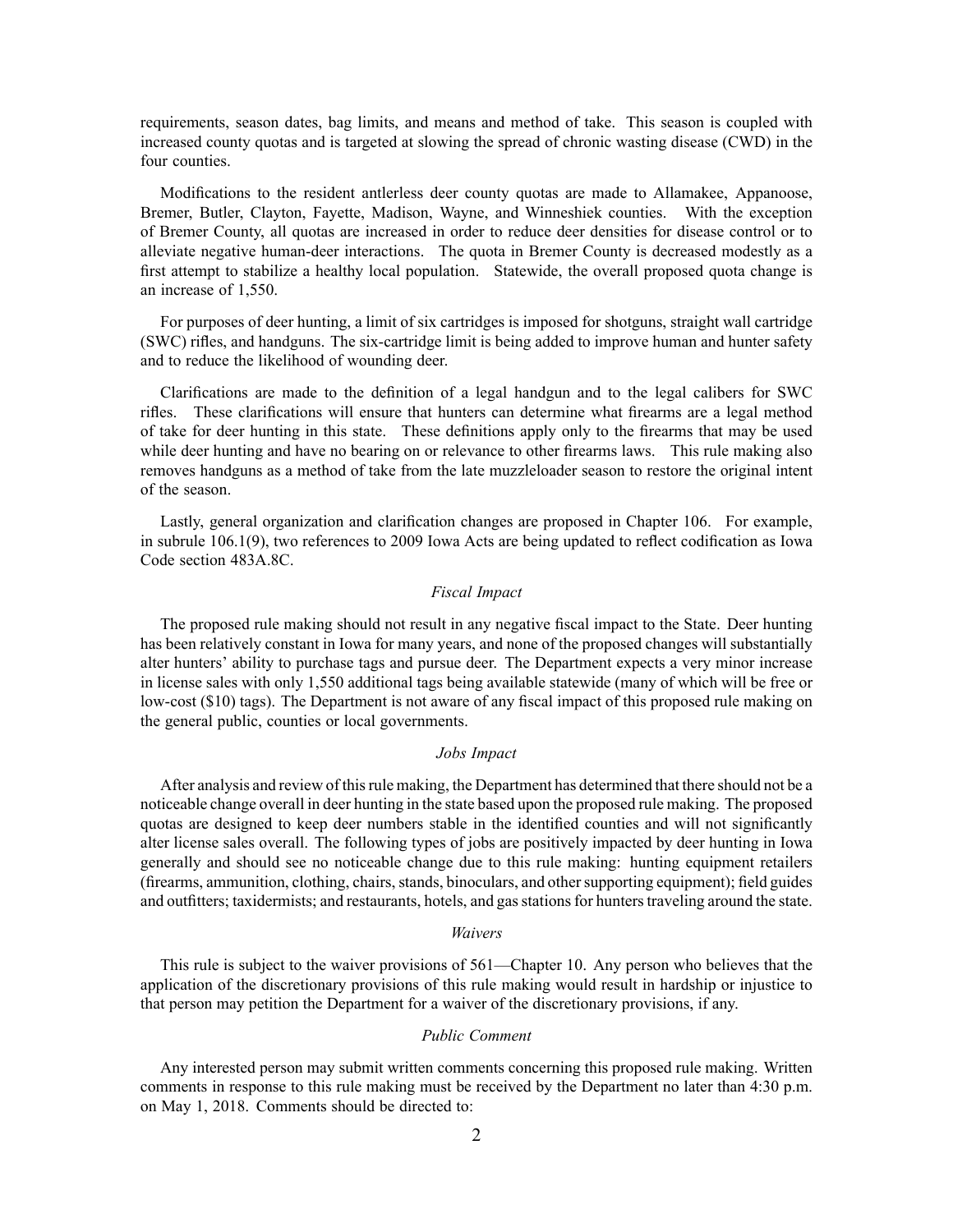Tyler Harms Department of Natural Resources Wallace State Office Building 502 East Ninth Street Des Moines, Iowa 50319 Phone: 515.432.2823 Email: [tyler.harms@dnr.iowa.gov](mailto:tyler.harms@dnr.iowa.gov)

## *Public Hearing*

A public hearing at which persons may presen<sup>t</sup> their views orally or in writing will be held. Upon arrival, attendees should proceed to the fourth floor Department reception desk to sign in and to be directed to the appropriate hearing location:

| May 1, 2018 | Conference Room 4E            |
|-------------|-------------------------------|
| $12$ noon   | Wallace State Office Building |
|             | Des Moines, Iowa              |

Persons who wish to make oral comments at the public hearing will be asked to state their names for the record and to confine their remarks to the subject of this proposed rule making.

Any persons who intend to attend a public hearing and have special requirements, such as those related to hearing or mobility impairments, should contact the Department and advise of specific needs.

# *Review by Administrative Rules Review Committee*

The Administrative Rules Review Committee, <sup>a</sup> bipartisan legislative committee which oversees rule making by executive branch agencies, may, on its own motion or on written reques<sup>t</sup> by any individual or group, review this rule making at its regular [monthly](https://www.legis.iowa.gov/committees/meetings/meetingsListComm?groupID=705&ga=87) meeting or at <sup>a</sup> special meeting. The Committee's meetings are open to the public, and interested persons may be heard as provided in Iowa Code section 17A.8(6).

The following rule-making actions are proposed:

ITEM 1. Amend subrule 94.6(1) as follows:

**94.6(1)** *Zone license quotas.* Nonresident license quotas are as follows:

|             | Any-deer Any-sex licenses |           | Mandatory       | Optional        |  |
|-------------|---------------------------|-----------|-----------------|-----------------|--|
|             | All Methods               | Bow       | Antlerless-only | Antlerless-only |  |
| Zone $1$ .  | $+8090$                   | 63 31     | $+80.90$        |                 |  |
| Zone 2.     | 180 90                    | 63 31     | 480 90          |                 |  |
| Zone $3$ .  | 560                       | 196       | 560             |                 |  |
| Zone 4.     | 1280                      | 448       | 1280            |                 |  |
| Zone 5.     | 1600                      | 560       | 1600            |                 |  |
| Zone 6.     | 800                       | 280       | 800             |                 |  |
| Zone 7.     | 360                       | 126       | 360             |                 |  |
| Zone 8.     | 240                       | 84        | 240             |                 |  |
| Zone 9.     | 600 880                   | 210 308   | 600 880         |                 |  |
| Zone $10$ . | 200 100                   | 70 35     | 200 100         |                 |  |
| Total       | 6000                      | 2100 2099 | 6000            | 3500            |  |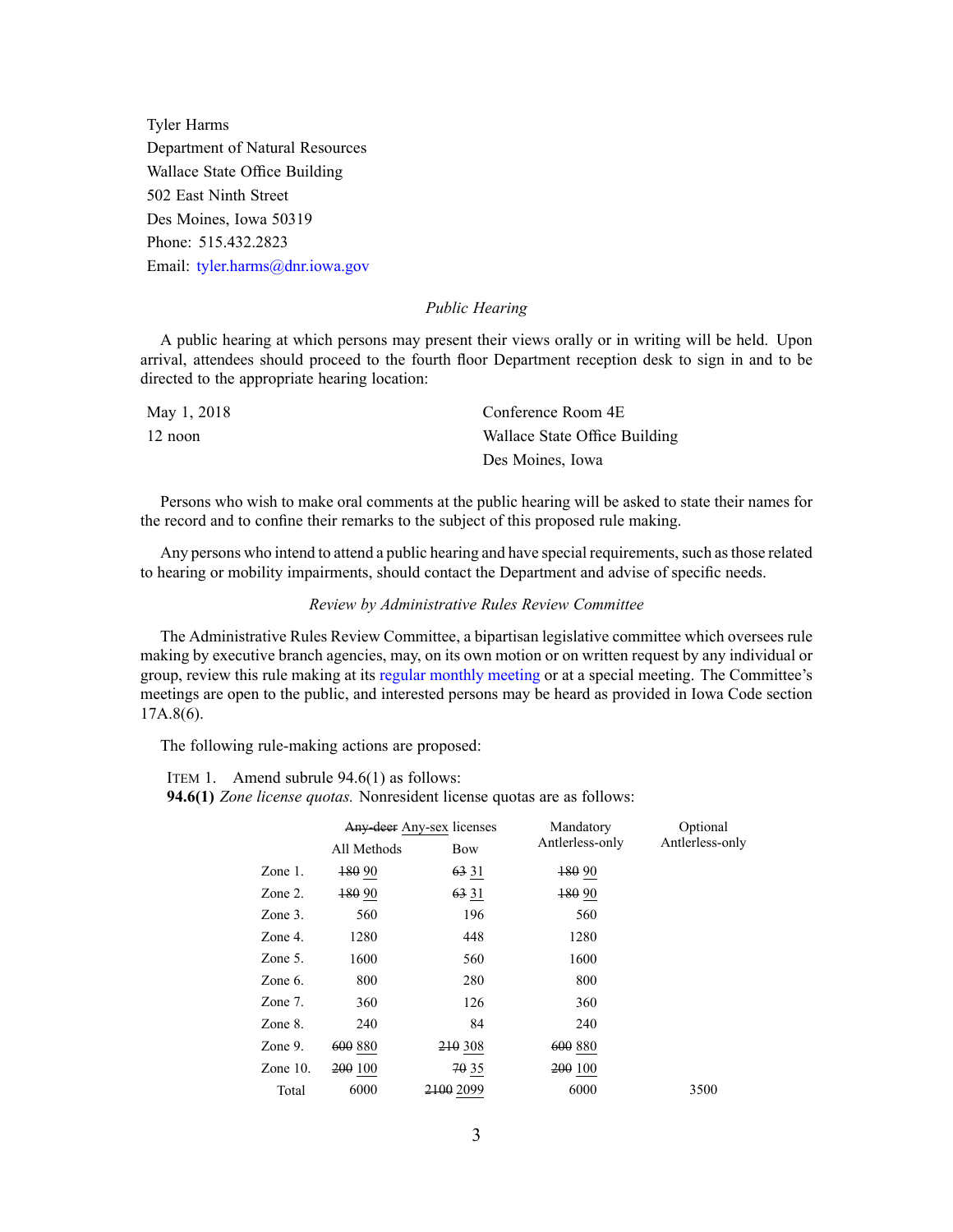ITEM 2. Rescind rule 571—94.7(483A) and adopt the following **new** rule in lieu thereof:

**571—94.7(483A) Method of take.** Permitted weapons and devices vary according to the type of season. **94.7(1)** *Bow season.* Bow season is as described in 571—subrule 106.7(1).

**94.7(2)** *Regular gun seasons.* Regular gun seasons are as described in 571—subrule 106.7(2).

**94.7(3)** *Muzzleloader seasons.* Muzzleloader seasons are as described in 571—subrule 106.7(3).

**94.7(4)** *Prohibited weapons and devices.* Prohibited weapons and devices are as described in 571—subrule 106.7(6).

**94.7(5)** *Discharge of firearms from roadway.* Discharge of firearms from roadway is as described in 571—subrule 106.7(7).

**94.7(6)** *Hunting from blinds.* Hunting from blinds is as described in 571—subrule 106.7(8).

ITEM 3. Amend subrule 106.1(6) as follows:

**106.1(6)** *January antlerless-deer-only licenses.* Rescinded IAB [8/6/14](https://www.legis.iowa.gov/docs/aco/bulletin/08-06-2014.pdf), effective 9/10/14. Only antlerless-deer-only licenses, paid or free, will be issued for the January antlerless-deer-only season. Free antlerless-deer-only licenses shall be available only in the portion of the farm unit located in <sup>a</sup> county where paid antlerless-deer-only licenses are available during the January antlerless-deer-only season.

ITEM 4. Amend subrule 106.1(9) as follows:

**106.1(9)** *Nonambulatory deer Deer hunting licenses for nonambulatory persons.* The commission shall issue licenses in conformance with 2009 Iowa Acts, Senate File 187 Iowa Code section [483A.8C](https://www.legis.iowa.gov/docs/ico/section/2018/483A.8C.pdf). A person applying for this license must provide <sup>a</sup> completed form obtained from the department of natural resources. The application shall be certified by the applicant's attending physician with an original signature and declare that the applicant is nonambulatory using the criteria listed in 2009 Iowa Acts, Senate File 187 Iowa Code section [483A.8C\(4\)](https://www.legis.iowa.gov/docs/ico/section/2018/483A.8C.pdf). A medical statement from the applicant's attending physician that specifies criteria met shall be on  $8\frac{1}{2}$  × 11" letterhead stationery. The attending physician shall be <sup>a</sup> currently practicing doctor of medicine, doctor of osteopathy, physician assistant or nurse practitioner.

ITEM 5. Amend subrule 106.2(5) as follows:

**106.2(5)** *January antlerless-deer-only season.* Rescinded IAB [8/6/14](https://www.legis.iowa.gov/docs/aco/bulletin/08-06-2014.pdf), effective 9/10/14. Antlerless deer may be taken from January 11 through the third Sunday after that date.

ITEM 6. Amend subrule 106.4(5) as follows:

**106.4(5)** *January antlerless-deer-only season.* Rescinded IAB [8/6/14](https://www.legis.iowa.gov/docs/aco/bulletin/08-06-2014.pdf), effective 9/10/14. The daily bag and possession limits and tagging requirements are the same as for the regular gun seasons.

ITEM 7. Amend subrule 106.6(4) as follows:

**106.6(4)** *January antlerless-deer-only licenses.* Rescinded IAB [8/6/14](https://www.legis.iowa.gov/docs/aco/bulletin/08-06-2014.pdf), effective 9/10/14. Licenses for the January antlerless-deer-only season shall be available in the following counties: Allamakee, Appanoose, Clayton, and Wayne. Prior to December 15, <sup>a</sup> hunter may purchase up to three January antlerless-deer-only licenses. Beginning December 15, an unlimited number of paid antlerless-deer-only licenses may be purchased for the January antlerless-deer-only season until the antlerless-deer-only quota as described in 106.6(6) is met in the aforementioned counties. These licenses may be obtained regardless of any other paid any-sex or paid antlerless-deer-only licenses that may have been obtained.

ITEM 8. Amend subrule 106.6(6) as follows:

**106.6(6)** *Antlerless-deer-only licenses.* Paid antlerless-deer-only licenses will be available by county for the 2017–2018 deer season as follows: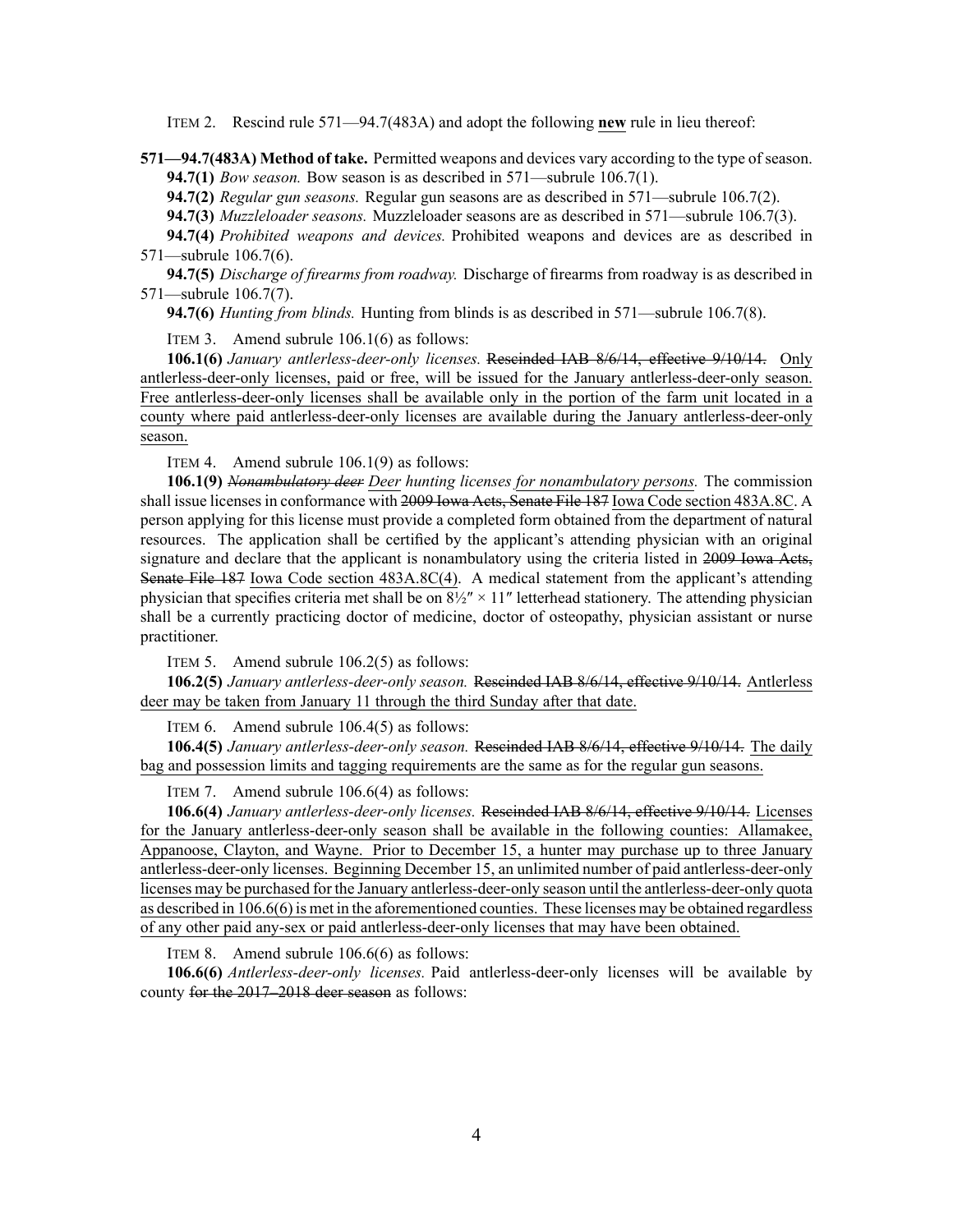| County            | Quota            | County    | Quota            | County        | Quota            |
|-------------------|------------------|-----------|------------------|---------------|------------------|
| Adair             | 1025             | Floyd     | $\overline{0}$   | Monona        | 850              |
| Adams             | 1450             | Franklin  | $\theta$         | Monroe        | 1950             |
| Allamakee         | 3600 3700        | Fremont   | 400              | Montgomery    | 750              |
| Appanoose         | 1800 2400        | Greene    | $\overline{0}$   | Muscatine     | 775              |
| Audubon           | $\mathbf{0}$     | Grundy    | $\overline{0}$   | O'Brien       | $\boldsymbol{0}$ |
| Benton            | 325              | Guthrie   | 1950             | Osceola       | $\boldsymbol{0}$ |
| <b>Black Hawk</b> | $\mathbf{0}$     | Hamilton  | $\overline{0}$   | Page          | 750              |
| Boone             | 300              | Hancock   | $\overline{0}$   | Palo Alto     | $\boldsymbol{0}$ |
| <b>Bremer</b>     | 650 500          | Hardin    | $\theta$         | Plymouth      | $\mathbf{0}$     |
| Buchanan          | 300              | Harrison  | 850              | Pocahontas    | $\mathbf{0}$     |
| Buena Vista       | $\theta$         | Henry     | 925              | Polk          | 1350             |
| <b>Butler</b>     | 0150             | Howard    | 350              | Pottawattamie | 850              |
| Calhoun           | $\overline{0}$   | Humboldt  | $\boldsymbol{0}$ | Poweshiek     | 300              |
| Carroll           | $\theta$         | Ida       | $\theta$         | Ringgold      | 1600             |
| Cass              | 400              | Iowa      | 450              | Sac           | $\boldsymbol{0}$ |
| Cedar             | 775              | Jackson   | 825              | Scott         | 200              |
| Cerro Gordo       | $\boldsymbol{0}$ | Jasper    | 775              | Shelby        | $\boldsymbol{0}$ |
| Cherokee          | $\theta$         | Jefferson | 1650             | Sioux         | $\boldsymbol{0}$ |
| Chickasaw         | 375              | Johnson   | 850              | Story         | 150              |
| Clarke            | 2100             | Jones     | 800              | Tama          | 200              |
| Clay              | $\theta$         | Keokuk    | 450              | Taylor        | 1600             |
| Clayton           | 3400 3600        | Kossuth   | $\overline{0}$   | Union         | 1500             |
| Clinton           | 400              | Lee       | 1275             | Van Buren     | 2000             |
| Crawford          | $\overline{0}$   | Linn      | 850              | Wapello       | 1825             |
| Dallas            | 1875             | Louisa    | 675              | Warren        | 2200             |
| Davis             | 1600             | Lucas     | 2200             | Washington    | 750              |
| Decatur           | 2200             | Lyon      | $\overline{0}$   | Wayne         | 2200 2400        |
| Delaware          | 800              | Madison   | 2350 2600        | Webster       | $\mathbf{0}$     |
| Des Moines        | 800              | Mahaska   | 475              | Winnebago     | $\theta$         |
| Dickinson         | $\boldsymbol{0}$ | Marion    | 1650             | Winneshiek    | 2275 2375        |
| Dubuque           | 825              | Marshall  | 150              | Woodbury      | 625              |
| Emmet             | $\theta$         | Mills     | 750              | Worth         | $\boldsymbol{0}$ |
| Fayette           | 1800 1900        | Mitchell  | $\boldsymbol{0}$ | Wright        | $\boldsymbol{0}$ |

ITEM 9. Amend subrule 106.7(1) as follows:

**106.7(1)** *Bow season.* Only longbow, compound, or recurve bows shooting broadhead arrows are permitted during the bow season. Arrows must be at least 18 inches long.

*a.* Crossbows, as described in 106.7(1)*"b,"* may be used during the bow season in the following two situations:

(1) By persons with certain afflictions of the upper body as provided in [571—15.5](https://www.legis.iowa.gov/docs/iac/rule/571.15.5.pdf)(481A) 571—15.22(481A); and

(2) By persons over the age of 70 with an antlerless-deer-only license as provided in Iowa Code section [483A.8A](https://www.legis.iowa.gov/docs/ico/section/483A.8A.pdf) [483A.8B](https://www.legis.iowa.gov/docs/ico/section/2018/483A.8B.pdf).

*b.* Crossbow means <sup>a</sup> weapon consisting of <sup>a</sup> bow mounted transversely on <sup>a</sup> stock or frame and designed to fire <sup>a</sup> bolt, arrow, or quarrel by the release of the bow string, which is controlled by <sup>a</sup> mechanical trigger and <sup>a</sup> working safety. Crossbows equipped with pistol grips and designed to be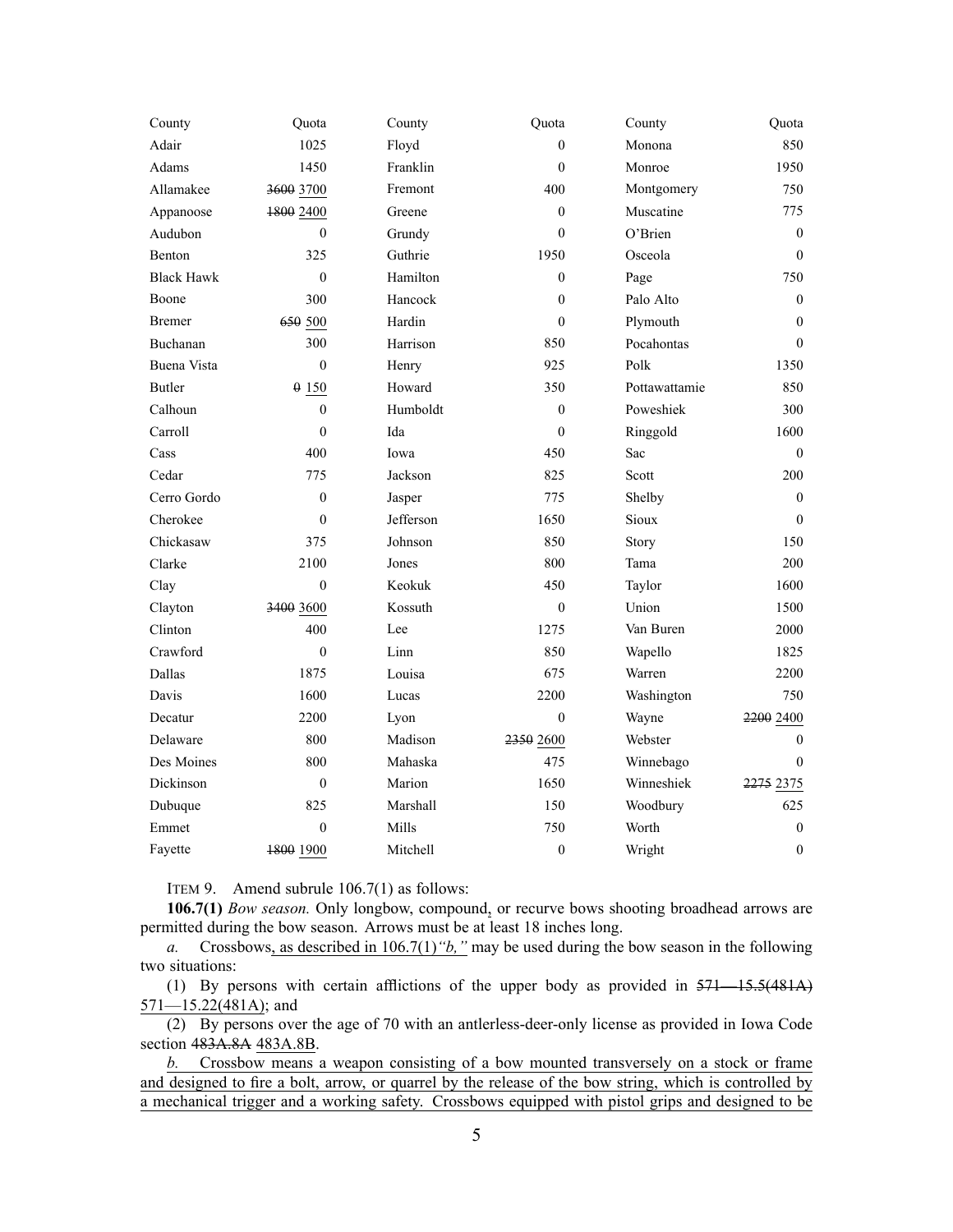fired with one hand are illegal for taking or attempting to take deer. All projectiles used in conjunction with <sup>a</sup> crossbow for deer hunting must be equipped with <sup>a</sup> broadhead.

*b. c.* No explosive or chemical devices device may be attached to the any arrow, broadhead or bolt (if used with <sup>a</sup> crossbow).

ITEM 10. Amend subrule 106.7(2) as follows:

**106.7(2)** *Regular gun seasons.* Only 10-, 12-, 16-, and 20-gauge shotguns shooting single slugs, and straight wall cartridge rifles, as described in 106.7(2)*"a"* and *"b,"* muzzleloaders as described in 106.7(3), and handguns as described more fully in [106.7\(3\)](https://www.legis.iowa.gov/docs/iac/rule/571.106.7.pdf), will be permitted for taking in 106.7(2)*"c"* to *"e"* shall be used to take deer during the regular gun seasons. Shotguns, straight wall cartridge rifles, and handguns shall be loaded with no more than six rounds of ammunition (five in the magazine, one in the chamber) while hunting deer.

*a.* Legal straight wall cartridge rifle calibers for hunting deer in Iowa must meet all of the following criteria:

(1) Be center-fired;

(2) Be straight-walled;

(3) Have <sup>a</sup> diameter of 0.357 inches to 0.500 inches;

(4) Have <sup>a</sup> case length no greater than 1.800 inches; and

(5) For rimless cartridges, have <sup>a</sup> case length of no less than 0.850 inches, and for rimmed cartridges, have <sup>a</sup> case length of no less than 1.285 inches.

*b.* Notwithstanding  $106.7(2)$  "*a,*" the following calibers are considered legal straight wall cartridge rifle calibers:

(1) .375 Winchester;

(2) .444 Marlin; or

(3) .45-70 Gov't.

Legal centerfire handguns for hunting deer in Iowa must meet all of the following criteria:

(1) Have <sup>a</sup> 4-inch minimum barrel length;

(2) Have no modifications that would allow the gun to be fired from the shoulder;

(3) Be designed to be shot with one hand using <sup>a</sup> pistol grip and have either:

1. A cylinder of several chambers brought successively into line with the barrel and discharged with the same hammer; or

2. A magazine feeding <sup>a</sup> single chamber integral with the barrel and using either the action of <sup>a</sup> slide or <sup>a</sup> bolt action to eject the casing, or having <sup>a</sup> break action capable of only holding one round.

*d.* Legal centerfire handgun calibers for hunting deer in Iowa must meet all of the following criteria:

(1) Be center-fired;

(2) Be straight-walled;

(3) Have <sup>a</sup> diameter of 0.357 inches to 0.500 inches;

(4) Have <sup>a</sup> case length no greater than 1.800 inches; and

 $(5)$  For rimless cartridges, have a case length of no less than 0.850 inches, or for rimmed cartridges, have <sup>a</sup> case length of no less than 1.285 inches.

*e.* Notwithstanding 106.7(2)*"d,"* the following calibers are considered legal centerfire handgun calibers:

(1) .375 Winchester;

(2) .444 Marlin; or

(3) .45-70 Gov't.

ITEM 11. Amend subrule 106.7(3) as follows:

**106.7(3)** *Muzzleloader seasons.* Only muzzleloading rifles and muzzleloading pistols will be permitted for taking deer during the early muzzleloader season. During the late muzzleloader season, deer may be taken with a muzzleloading rifle, muzzleloading pistol, centerfire handgun, crossbow as described in  $106.7(1)$  "*b*," or bow as described in  $106.7(1)$ .